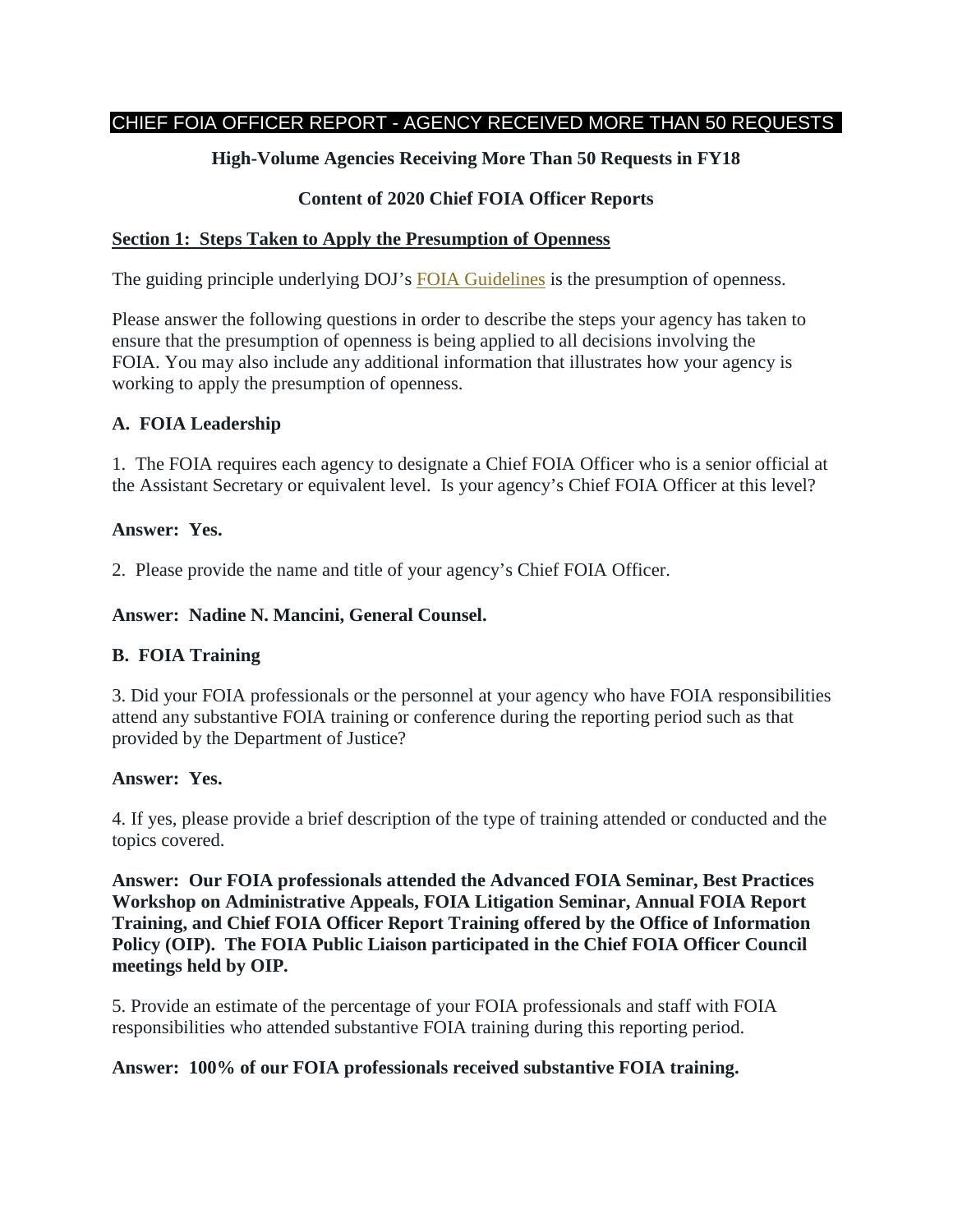6. OIP has [directed agencies](https://www.justice.gov/oip/oip-guidance-9) to "take steps to ensure that all of their FOIA professionals attend substantive FOIA training at least once throughout the year." If your response to the previous question is that less than 80% of your FOIA professionals attended training, please explain your agency's plan to ensure that all FOIA professionals receive or attend substantive FOIA training during the next reporting year.

# **Answer: N/A.**

# **C. Outreach**

7. Did your FOIA professionals engage in any outreach or dialogue with the requester community or open government groups regarding your administration of the FOIA? Please describe any such outreach or dialogue, and, if applicable, any specific examples of how this dialogue has led to improvements in your agency's FOIA administration.

**Answer: Two recent accomplishments demonstrate the agency's outreach to the FOIA requester community. First, OSHRC updated and revised its FOIA Reference Guide. Second, our website was revamped to include a FOIA dropdown menu on the homepage linking visitors directly to important resources like the revised Reference Guide. OSHRC's e-FOIA Reading Room is also featured prominently on the website's new dropdown menu and continues to invite the public to contact the FOIA Requester Service Center with any suggestions for improvement. Additionally, our FOIA team of professionals maintains a dialogue with most requesters and most certainly, with our frequent requesters. For instance, OSHRC's FOIA Disclosure Officer typically explains to requesters how OSHRC's records are organized and the mechanics of searching these records, thus allowing requesters to better formulate their requests. OSHRC's FOIA professionals are available to assist and communicate with requesters throughout the entire FOIA process.** 

## **D. Other Initiatives**

8. Describe any efforts your agency has undertaken to inform non-FOIA professionals of their obligations under the FOIA.

**Answer: OSHRC recently updated and revised its internal FOIA Directive to reflect not only the agency's revised regulations implementing FOIA, but also OIP guidance and the recently revised DOJ Guide to the FOIA. All OSHRC employees were provided with a link to the revised Directive, made available on the agency's intranet, and encouraged to review its contents. OSHRC also updated its Privacy Act training for all agency employees to include information on the administration of FOIA. OSHRC's handbook for new employees includes OIP's FOIA Infographic to immediately apprise employees of the role they play in the agency's FOIA process. Additionally, OSHRC provides search requests and detailed instructions relevant to each request to its non-FOIA personnel to assist in the processing of FOIA requests.** 

9. Optional -- If there are any other initiatives undertaken by your agency to ensure that the presumption of openness is being applied, please describe them here.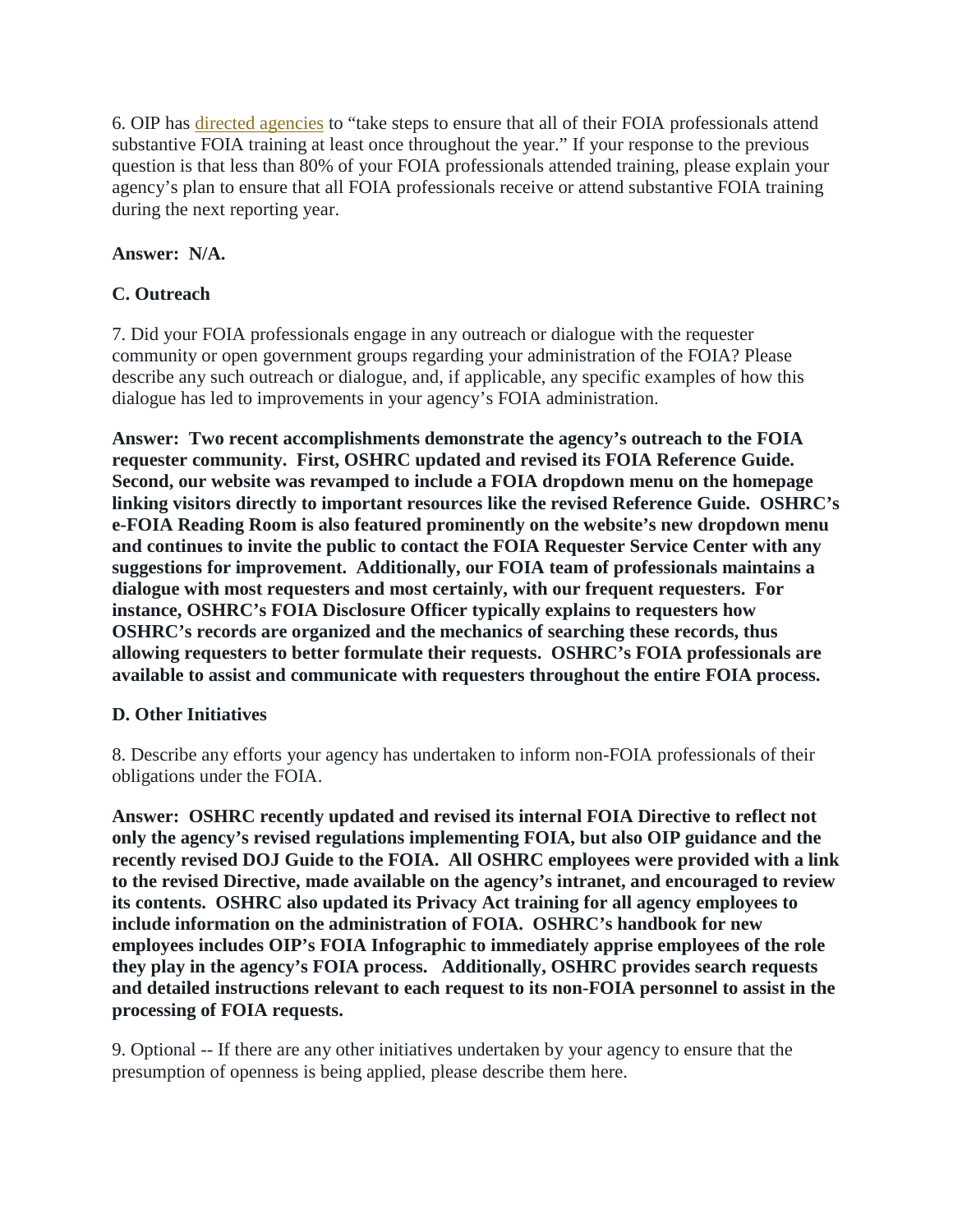### **Answer: N/A.**

## **Section II: Steps Taken to Ensure that Your Agency Has an Effective System in Place for Responding to Requests**

DOJ's **[FOIA Guidelines](http://justice.gov/ag/foia-memo-march2009.pdf)** emphasize that "[a]pplication of the proper disclosure standard is only one part of ensuring transparency. Open government requires not just a presumption of disclosure, but also an effective system for responding to FOIA requests." It is essential that agencies effectively manage their FOIA program.

Please answer the following questions to describe the steps your agency has taken to ensure that the management of your FOIA program is effective and efficient. You should also include any additional information that that describes your agency's efforts in this area.

1. For Fiscal Year 2019, what was the average number of days your agency reported for adjudicating requests for expedited processing? Please see Section VIII.A. of your agency's Fiscal Year 2019 Annual FOIA Report.

### **Answer: 2 days.**

2. If your agency's average number of days to adjudicate requests for expedited processing was above ten calendar days, please describe the steps your agency will take to ensure that requests for expedited processing are adjudicated within ten calendar days or less.

#### **Answer: N/A.**

3. During the reporting period, did your agency conduct a self-assessment of its FOIA program? If so, please describe the methods used, such as reviewing Annual Report data, using active workflows and track management, reviewing and updating processing procedures, etc.

• Note: In September 2017, OIP released a FOIA Self-Assessment Toolkit as a resource for agencies conducting a self-assessment of their FOIA program. The Toolkit is available on OIP's website for all agencies to use.

**Answer: OSHRC used the FOIA Self-Assessment Toolkit while reviewing and revising both our FOIA Directive and FOIA Reference Guide. For example, OSHRC now specifically explains in both revised documents that (1) requests are generally processed within each track on a first-in, first-out basis; (2) receipt of requests are promptly acknowledged; and (3) a requester is provided with an explanation of the services for which they are being charged whenever the payment of fees is required. Additionally, our FOIA program is evaluated in light of information provided at any training attended by our FOIA professionals as well as any guidance from OIP.** 

4. The FOIA Improvement Act of 2016 requires additional notification to requesters about the services provided by the agency's FOIA Public Liaison. Please provide an estimate of the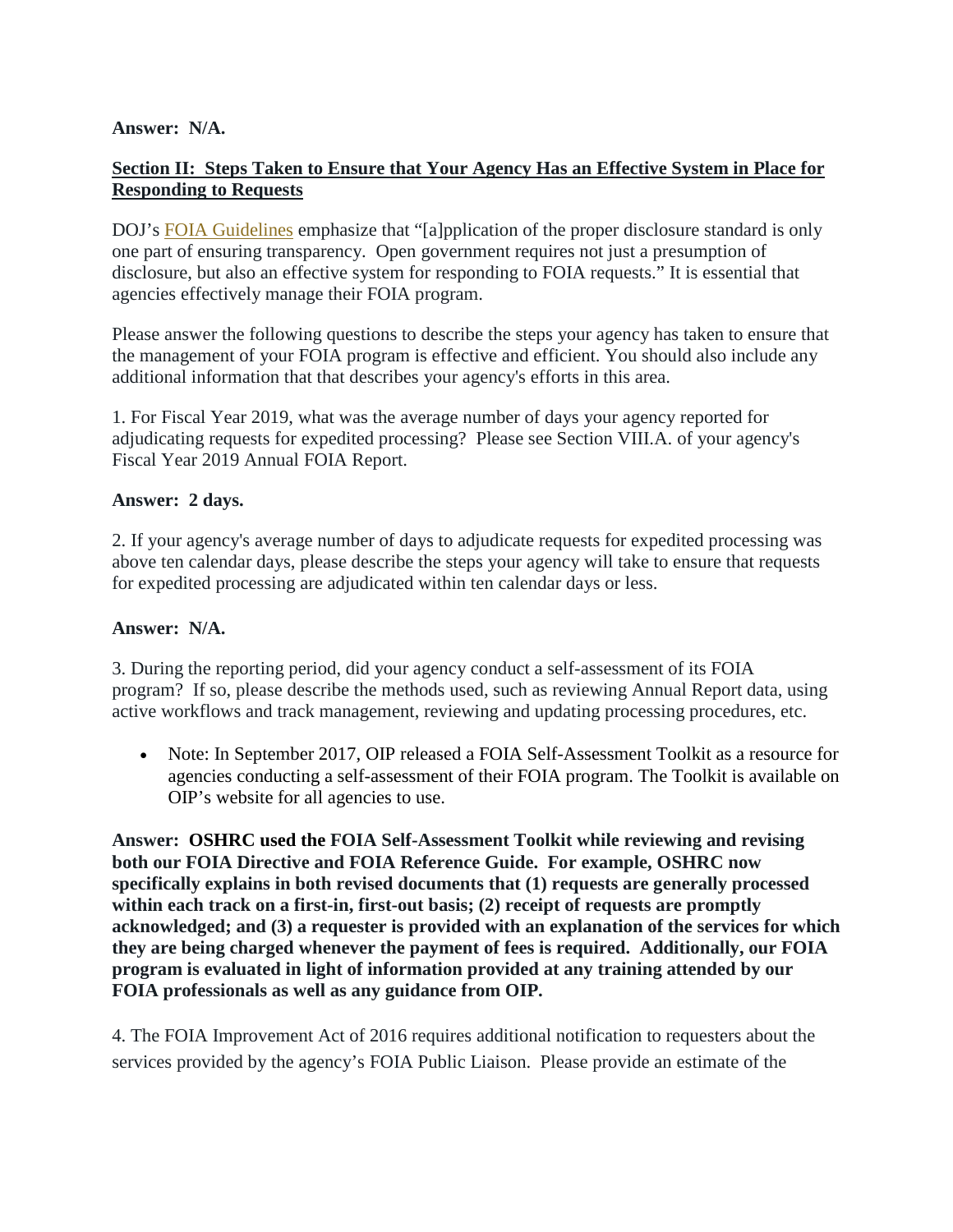number of times requesters sought assistance from your agency's FOIA Public Liaison during FY 2019 (please provide a total number or an estimate of the number).

### **Answer: There was one instance when a requester sought assistance from the FOIA Public Liaison regarding the types of records maintained by OSHRC. Additionally, such assistance was provided proactively in various instances.**

5. Optional -- Please describe:

- Best practices used to ensure that your FOIA system operates efficiently and effectively
- Any challenges your agency faces in this area

**Answer: OSHRC revised its Rules of Procedure to include provisions that address how the public submits records containing private information to the agency. These rules now specifically identify the types of sensitive information (such as Social security numbers, driver's license numbers, passport numbers, etc.) and records (such as medical records, employment history, individual financial information, etc.) that should be redacted or excluded before being submitted to OSHRC. Reducing or eliminating such information in agency records should reduce the processing and response time associated with FOIA requests for such records. Additionally, our team works diligently to continue improving the efficiency of processing FOIA requests by, for example: (1) staying in close contact with the agency offices that maintain requested records to process requests within the statutorily required response times; (2) utilizing OSHRC's now mandatory e-filing system to improve search capabilities when processing FOIA requests that seek records associated with OSHRC cases; and (3) providing a Spanish language version of OSHRC's online FOIA request form on the agency's FOIA webpage. This fiscal year, 48% of our FOIA requesters submitted their requests using OSHRC's online FOIA request form, which helps to streamline processing. In fact, more than 60% of our requesters used either OSHRC's online FOIA request form or the form provided online by the National FOIA Portal to submit a request.** 

## **Section III: Steps Taken to Increase Proactive Disclosures**

The Department of Justice has long focused on the need for agencies to work proactively to post information online without waiting for individual requests to be received.

Please answer the following questions to describe the steps your agency has taken to increase the amount of material that is available on your agency websites. In addition to the questions below, you should also describe any additional steps taken by your agency to make and improve proactive disclosures of information.

1. Provide examples of any material that your agency has proactively disclosed during the past reporting year, including records that have been requested and released three or more times in accordance with 5 U.S.C.  $\S$  552(a)(2)(D). Please include links to these materials as well.

## **Answer: OSHRC maintains a comprehensive e-FOIA Reading Room where the records flagged by our FOIA professionals for proactive disclosure are posted. This year, OSHRC**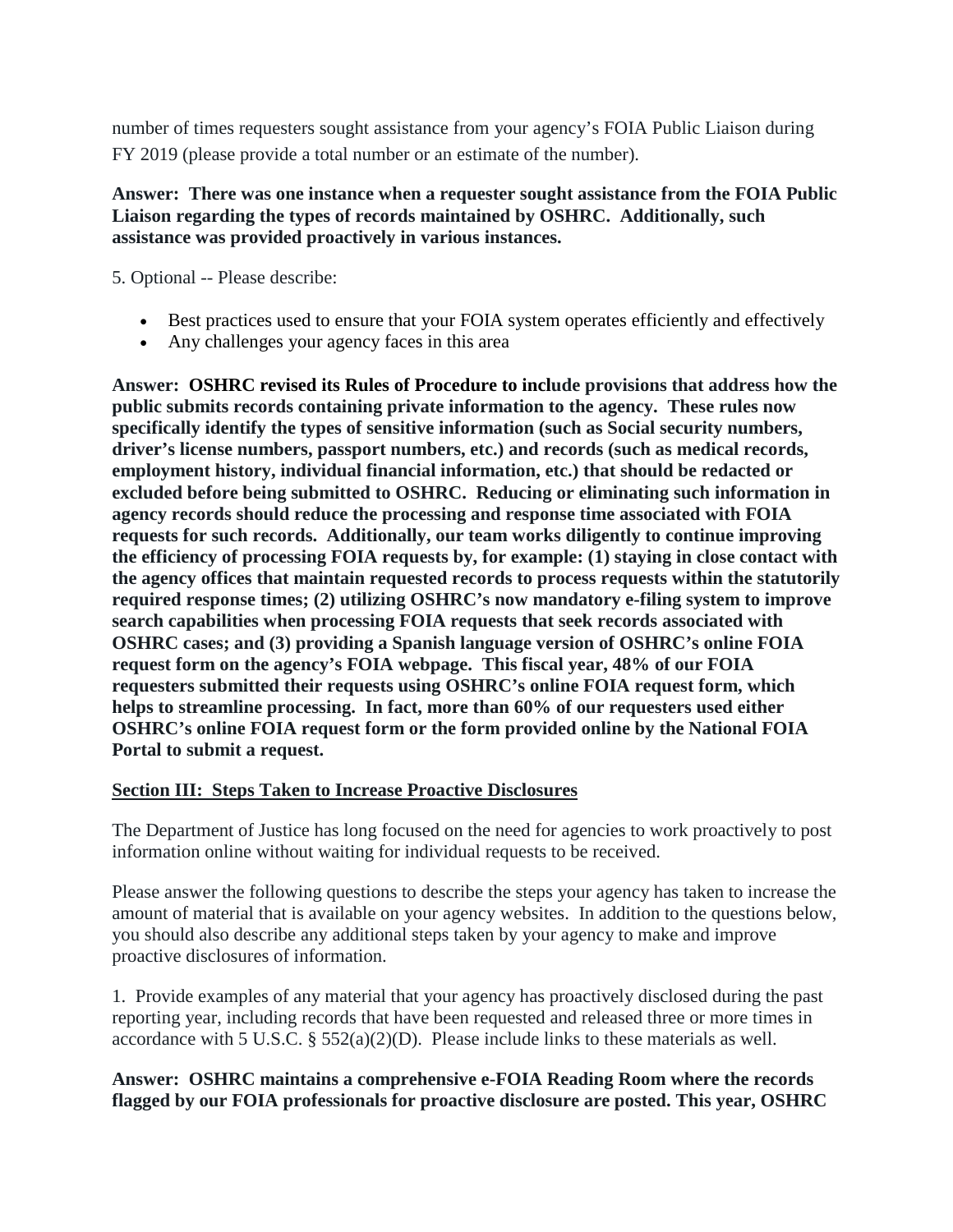**received a petition seeking review of a matter believed to be of public interest and as such, the petition was proactively posted in OSHRC's e-FOIA Reading Room.** 

### **<https://www.oshrc.gov/foia/oshrc-e-foia-reading-room/>**

**Additionally, OSHRC continues to proactively disclose other records, such as reports concerning monthly dockets, case activity, and new cases received; decisions, both final and pending, issued by administrative law judges, as well as significant interlocutory orders; briefing notices for cases that the Commission has exercised its discretionary authority to review; and final decisions issued by the Commission.** 

**<https://www.oshrc.gov/decisions/index.html> <https://www.oshrc.gov/documentlisting/?CategoryId=4>**

**OSHRC also posted revised guides to its proceedings and procedures, as well as the revised the Rules of Procedure themselves.** 

**<https://www.oshrc.gov/rules-guides/>**

#### **OSHRC posted a Spanish language version of the revised Rules of Procedure as well.**

#### **<https://www.oshrc.gov/assets/1/6/New-Commission-Rules-ES.pdf>**

2. Beyond posting new material, is your agency taking steps to make the posted information more useful to the public, especially to the community of individuals who regularly access your agency's website?

#### **Answer: Yes.**

3. If yes, please provide examples of such improvements.

**Answer: OSHRC's recently revamped website now contains streamlined dropdown menus for various topics, such as our Rules and Guides, Decisions, and FOIA. Decisions issued by both levels of adjudication at OSHRC are available on the agency's homepage, which has a dropdown menu that reflects our two-tier system of adjudication. This menu allows for decisions to be located based on level of adjudication and then refined by year issued. The website's search function allows visitors to research a topic of interest using natural word searches. Also, records that OSHRC posts on its dedicated FOIA webpage and in its e-FOIA Reading Room are posted in the most useful format (both PDF and/or HTML file types). Records are also posted in the same format on the website's Open Government page.** 

4. Optional -- Please describe:

- Best practices used to improve proactive disclosures
- Any challenges your agency faces in this area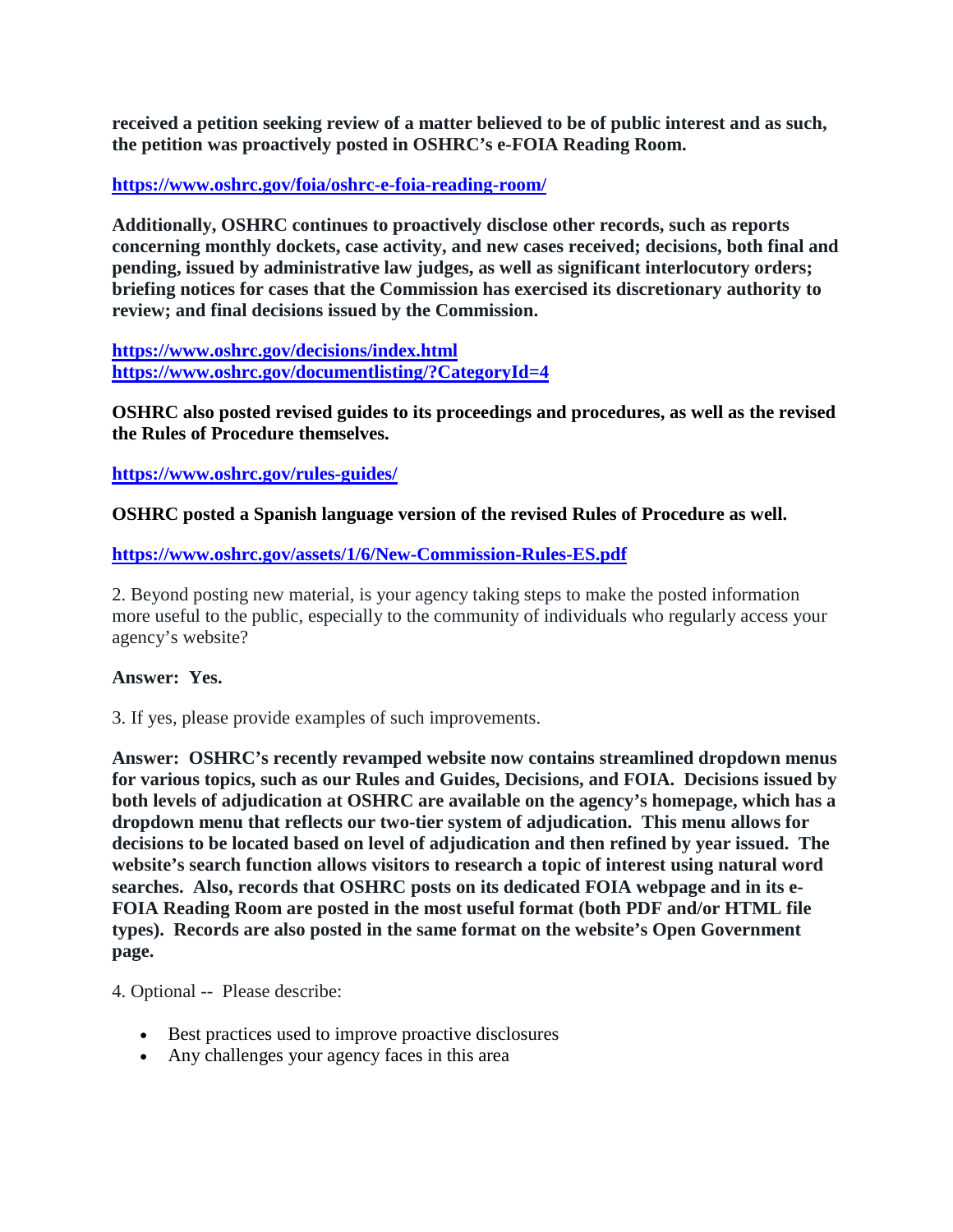**Answer: OSHRC's revised FOIA Reference Guide continues to provide hyperlinks to our e-FOIA Reading room. In addition, OSHRC's email alert system, launched in 2018, allows the public to sign-up for and receive emails notifying them when new information is posted on our website, including links to final decisions, as well as open government information. The homepage of OSHRC's website also displays the agency's "Latest News & Information," which primarily includes hyperlinks to recently issued decisions. Additionally, in the event a requester is unaware of a pertinent proactive disclosure, OSHRC's FOIA professionals maintain a policy of notifying requesters when records related to their request are already available for download from the agency's website. Further, the Chief FOIA Officer works to maintain open lines of communication between the FOIA Requester Service Center and key agency personnel.** 

## **Section IV: Steps Taken to Greater Utilize Technology**

A key component of FOIA administration is using technology to make information more accessible. In addition to using the internet to make proactive disclosures, agencies should also be exploring ways to utilize technology in responding to requests.

Please answer the following questions to describe how your agency is utilizing technology to improve its FOIA administration and the public's access to information. You should also include any additional information that that describes your agency's efforts in this area.

1. Is your agency leveraging or exploring any new technology to facilitate efficiency in its FOIA administration that you have not previously reported? If so, please describe the type of technology.

**Answer: This year, OSHRC explored various platforms to more efficiently redact nondisclosable information from records responsive to FOIA requests. This process began with contacting OIP and FOIA service centers of other federal agencies to discuss the technology they use for redacting information. Armed with this information, our FOIA team then consulted with the agency's IT department to determine the most useful platform for our FOIA Requester Service Center's redaction needs, and then to locate appropriate training for our FOIA professionals on the use of this new platform. Additionally, OSHRC's now mandatory e-filing system has increased efficiency by expanding record search capability for our FOIA professionals.** 

2. OIP issued [guidance](https://www.justice.gov/oip/oip-guidance/OIP%20Guidance%3A%20%20Agency%20FOIA%20Websites%202.0) in 2017 encouraging agencies to regularly review their FOIA websites to ensure that they contain essential resources, and are informative and user-friendly. Has your agency reviewed its FOIA website(s) during the reporting period to ensure it addresses the elements noted in the guidance?

**Answer: OSHRC recently revamped its entire website, including its dedicated FOIA webpage. The homepage now contains streamlined dropdown menus with information about our FOIA program generally and access to our online FOIA request form, e-FOIA Reading Room, and FOIA Reference Guide.** 

3. Did your agency successfully post all four quarterly reports for Fiscal Year 2019?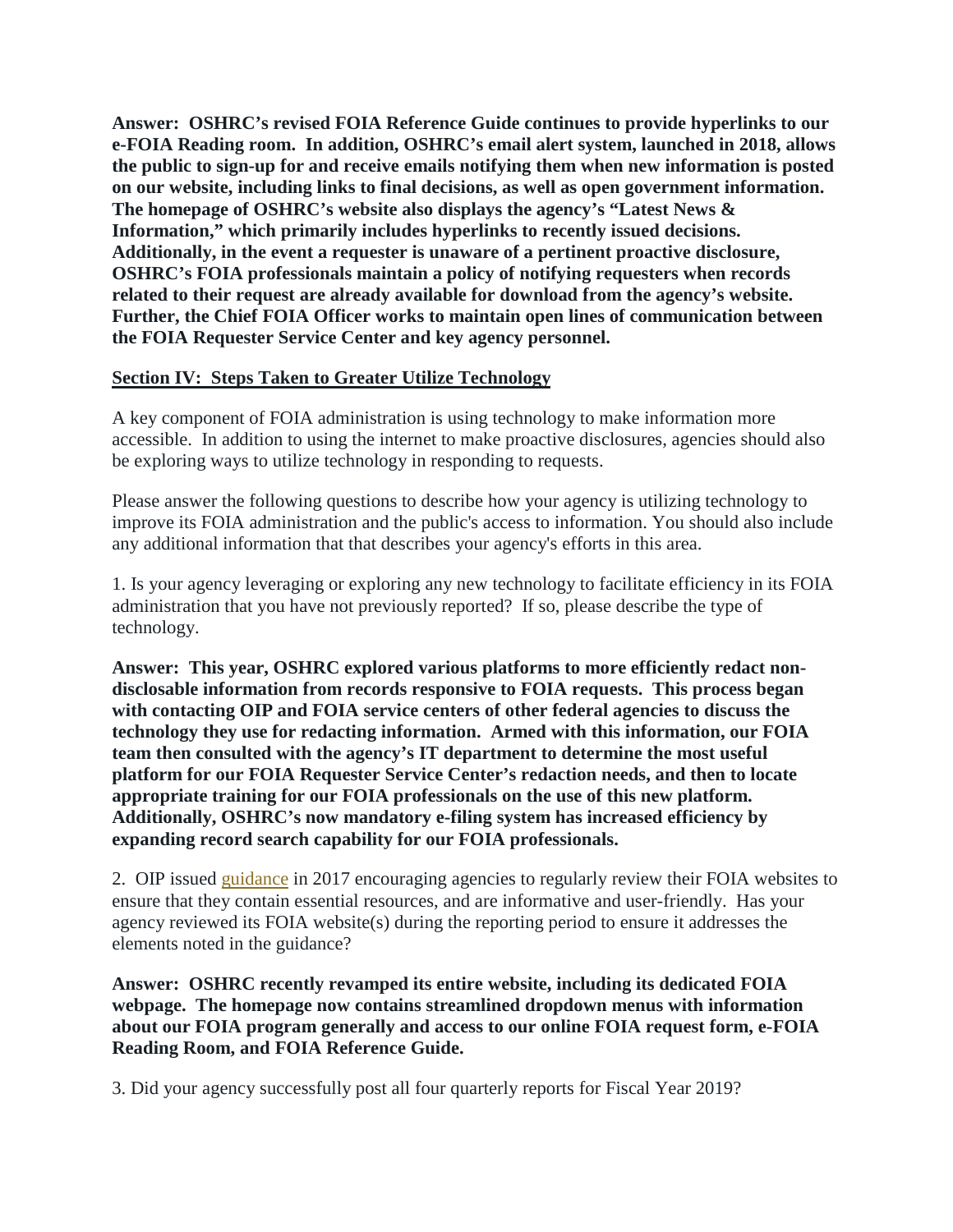### **Answer: Yes.**

4. If your agency did not successfully post all quarterly reports, with information appearing on FOIA.gov, please explain why and provide your agency's plan for ensuring that such reporting is successful in Fiscal Year 2020.

#### **Answer: N/A.**

5. The FOIA Improvement Act of 2016 requires all agencies to post the raw statistical data used to compile their Annual FOIA Reports. Please provide the link to this posting for your agency's Fiscal Year 2018 Annual FOIA Report and, if available, for your agency's Fiscal Year 2019 Annual FOIA Report.

### **Answer: <https://www.oshrc.gov/foia/oshrc-annual-foia-reports/>**

6. Optional -- Please describe:

- Best practices used in greater utilizing technology
- Any challenges your agency faces in this area

**Answer: OSHRC's online FOIA request form, used by almost half of this year's requesters, has facilitated overall FOIA efficiency. When requesters complete and submit this form, our FOIA professionals are usually able to begin processing requests immediately without needing further clarification from requesters. OSHRC is also adept at processing requests sent through the National FOIA Portal. Additionally, OSHRC's dedicated FOIA email address has enabled our FOIA professionals to more efficiently clarify requests and thus, begin processing requests with little delay.** 

## **Section V: Steps Taken to Improve Timeliness in Responding to Requests and Reducing Backlogs**

The Department of Justice has emphasized the importance of improving timeliness in responding to requests. This section of your Chief FOIA Officer Report addresses both time limits and backlog reduction. Backlog reduction is measured both in terms of numbers of backlogged requests or appeals and by looking at whether agencies closed their ten oldest requests, appeals, and consultations.

For the figures required in this Section, please use the numbers contained in the specified sections of your agency's 2019 Annual FOIA Report and, when applicable, your agency's 2018 Annual FOIA Report.

#### **A. Simple Track**

Section VII.A of your agency's Annual FOIA Report, entitled "FOIA Requests – Response Time for All Processed Requests," includes figures that show your agency's average response times for processed requests. For agencies utilizing a multi-track system to process requests, there is a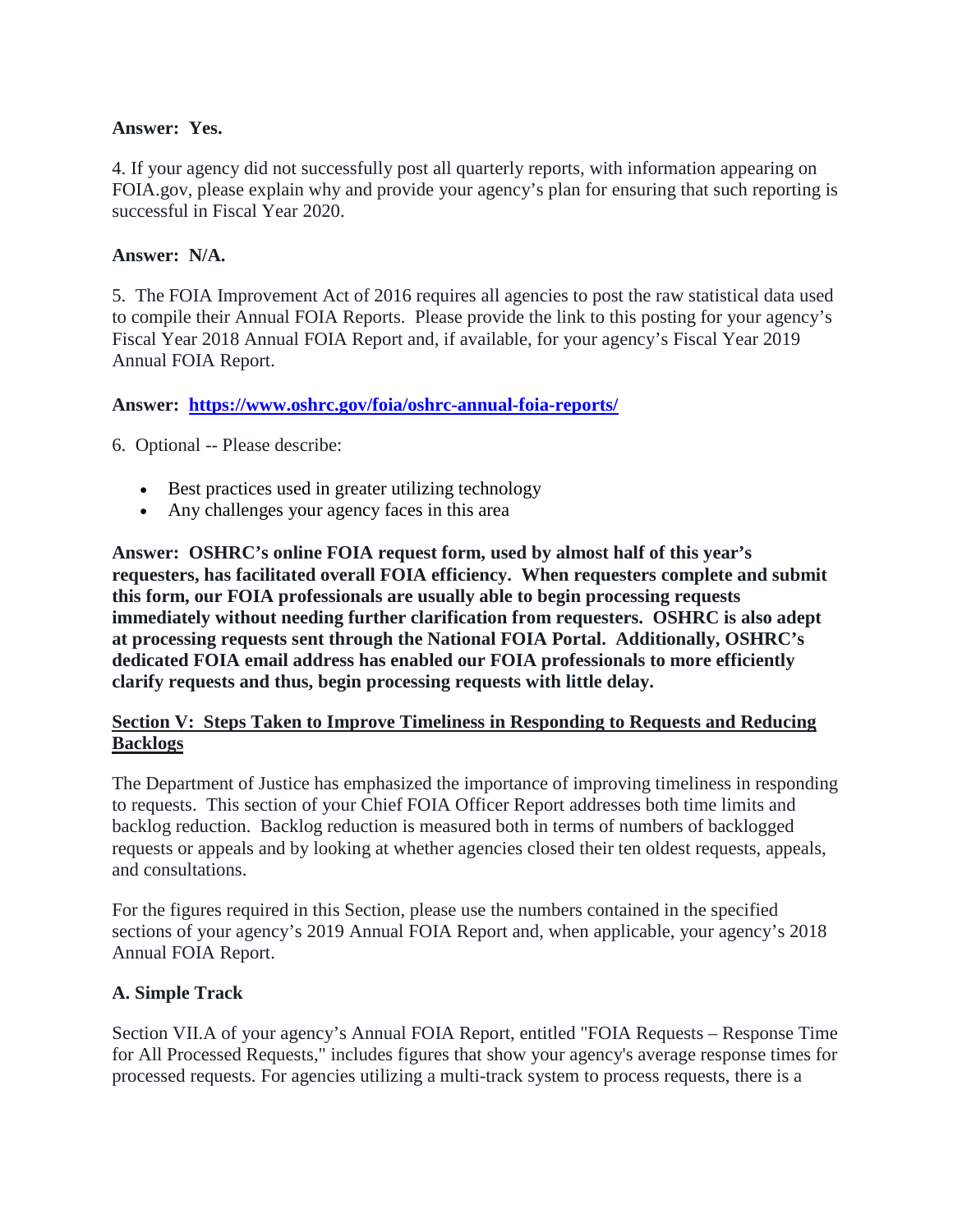category for "simple" requests, which are those requests that are placed in the agency's fastest (non-expedited) track, based on the low volume and/or simplicity of the records requested.

1. Does your agency utilize a separate track for simple requests?

### **Answer: OSHRC utilizes a multi-track system where requests are categorized as simple, complex, or expedited.**

2. If your agency uses a separate track for simple requests, was the agency overall average number of days to process simple requests twenty working days or fewer in Fiscal Year 2019?

### **Answer: Yes.**

3. Please provide the percentage of requests processed by your agency in Fiscal Year 2019 that were placed in your simple track.

### **Answer: 95.7%.**

4. If your agency does not track simple requests separately, was the average number of days to process all non-expedited requests twenty working days or fewer?

### **Answer: N/A.**

### **B. Backlogs**

Section XII.A of your agency's Annual FOIA Report, entitled "Backlogs of FOIA Requests and Administrative Appeals" shows the numbers of any backlogged requests or appeals from the fiscal year. You should refer to these numbers from your Annual FOIA Reports for both Fiscal Year 2018 and Fiscal Year 2019 when completing this section of your Chief FOIA Officer Report.

## **BACKLOGGED REQUESTS**

5. If your agency had a backlog of requests at the close of Fiscal Year 2019, did that backlog decrease as compared with the backlog reported at the end of Fiscal Year 2018?

### **Answer: OSHRC had no backlog at the end of Fiscal Year 2018. At the close of Fiscal Year 2019, there was a backlog of only one request.**

6. If not, did your agency process more requests during Fiscal Year 2019 than it did during Fiscal Year 2018?

Answer: **OSHRC processed more requests during Fiscal Year 2019 than it did during Fiscal Year 2018. Additionally, OSHRC received 89 requests during Fiscal Year 2019, as compared to 69 requests during Fiscal Year 2018.**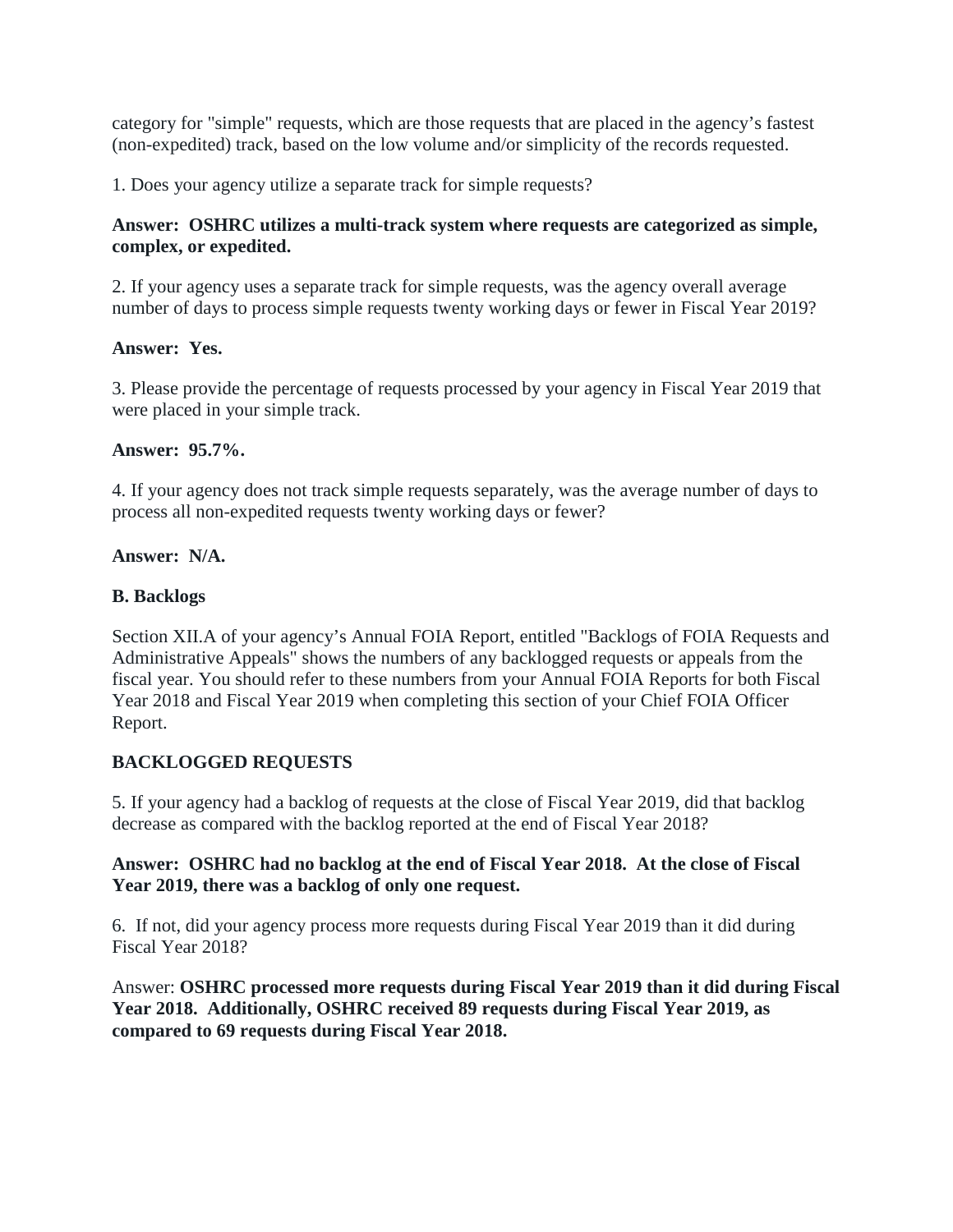7. If your agency's request backlog increased during Fiscal Year 2019, please explain why and describe the causes that contributed to your agency not being able to reduce its backlog. When doing so, please also indicate if any of the following were contributing factors:

- An increase in the number of incoming requests.
- A loss of staff.
- An increase in the complexity of the requests received. If possible, please provide examples or briefly describe the types of complex requests contributing to your backlog increase.
- Any other reasons please briefly describe or provide examples when possible.

## **Answer: OSHRC had an almost 29% increase in requests received in Fiscal Year 2019 compared to Fiscal Year 2018. The one request in backlog at the close of Fiscal Year 2019 is being processed on our complex track and requires a complicated search and review of voluminous records containing sensitive information.**

8. If you had a request backlog please report the percentage of requests that make up the backlog out of the total number of requests received by your agency in Fiscal Year 2019. If your agency has no request backlog, please answer with "N/A."

# **Answer: 1.1 %.**

# **BACKLOGGED APPEALS**

9. If your agency had a backlog of appeals at the close of Fiscal Year 2019, did that backlog decrease as compared with the backlog reported at the end of Fiscal Year 2018?

## **Answer: N/A.**

10. If not, did your agency process more appeals during Fiscal Year 2019 than it did during Fiscal Year 2018?

#### **Answer: N/A.**

11. If your agency's appeal backlog increased during Fiscal Year 2019, please explain why and describe the causes that contributed to your agency not being able to reduce its backlog. When doing so, please also indicate if any of the following were contributing factors:

- An increase in the number of incoming appeals.
- A loss of staff.
- An increase in the complexity of the requests received. If possible, please provide examples or briefly describe the types of complex requests contributing to your backlog increase.
- Any other reasons please briefly describe or provide examples when possible.

## **Answer: N/A.**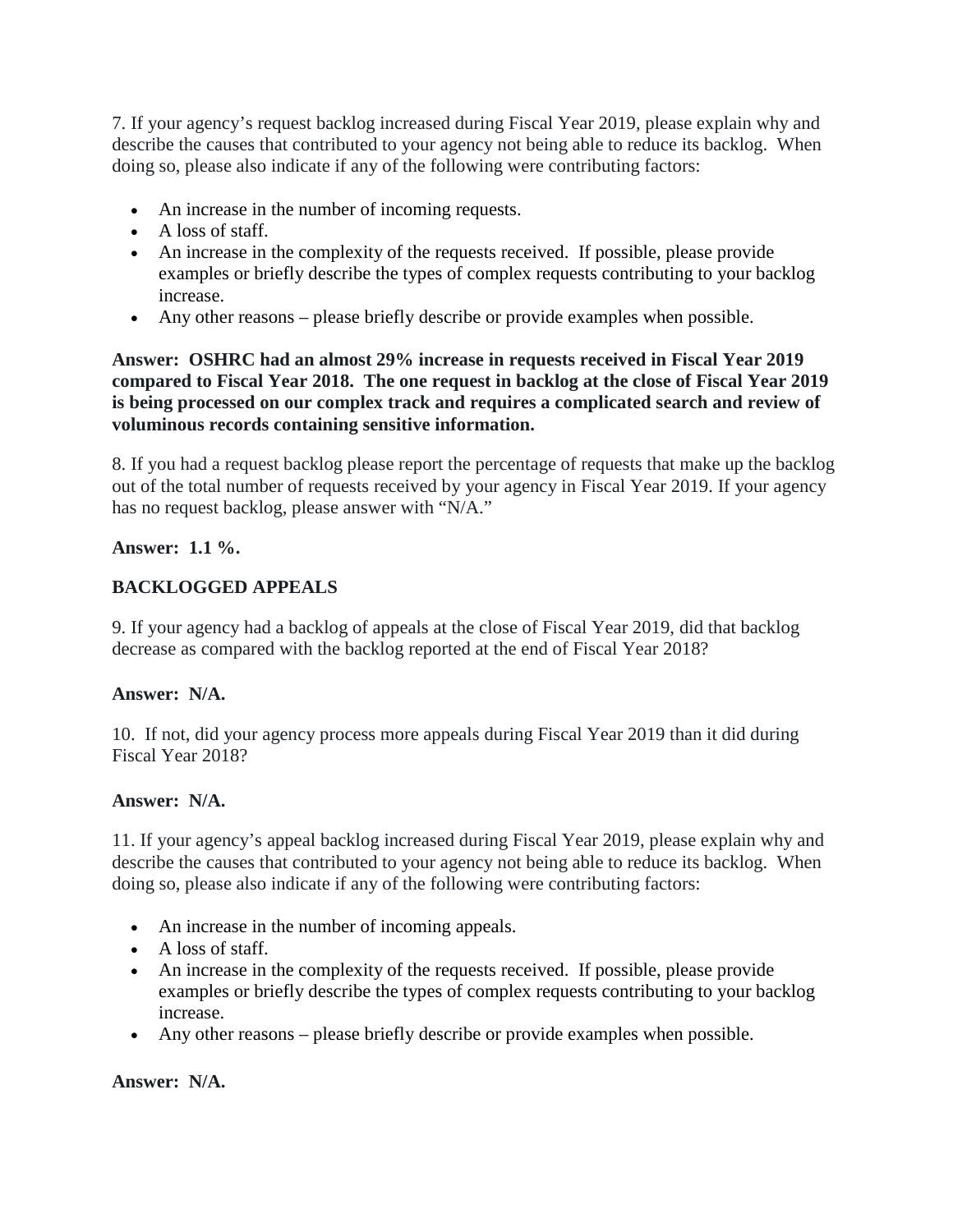12. If you had an appeal backlog please report the percentage of appeals that make up the backlog out of the total number of appeals received by your agency in Fiscal Year 2019. If your agency did not receive any appeals in Fiscal Year 2019 and/or has no appeal backlog, please answer with "N/A."

## **Answer: N/A.**

# **C. Backlog Reduction Plans**

13. In the 2019 guidelines for Chief FOIA Officer Reports, any agency with a backlog of over 1000 requests in Fiscal Year 2018 was asked to provide a plan for achieving backlog reduction in the year ahead. Did you[r] agency implement a backlog reduction plan last year? If so, describe your agency's efforts in implementing this plan and note if your agency was able to achieve backlog reduction in Fiscal Year 2019?

## **Answer: N/A.**

14. If your agency had a backlog of more than 1,000 requests in Fiscal Year 2019, what is your agency's plan to reduce this backlog during Fiscal Year 2020?

### **Answer: N/A.**

## **D. Status of Oldest Requests, Appeals, and Consultations**

Section VII.E, entitled "Pending Requests – Ten Oldest Pending Requests," Section VI.C.(5), entitled "Ten Oldest Pending Administrative Appeals," and Section XII.C., entitled "Consultations on FOIA Requests – Ten Oldest Consultations Received from Other Agencies and Pending at Your Agency," show the ten oldest pending requests, appeals, and consultations. You should refer to these numbers from your Annual FOIA Reports for both Fiscal Year 2018 and Fiscal Year 2019 when completing this section of your Chief FOIA Officer Report.

## **OLDEST REQUESTS**

15. In Fiscal Year 2019, did your agency close the ten oldest requests that were reported pending in your Fiscal Year 2018 Annual FOIA Report?

### **Answer: OSHRC closed the one request pending at the end of Fiscal Year 2018 when the results of the consultations required to process the request were received.**

16. If no, please provide the number of these requests your agency was able to close by the end of the fiscal year, as listed in Section VII.E of your Fiscal Year 2018 Annual FOIA Report. If you had fewer than ten total oldest requests to close, please indicate that.

**Answer: N/A.**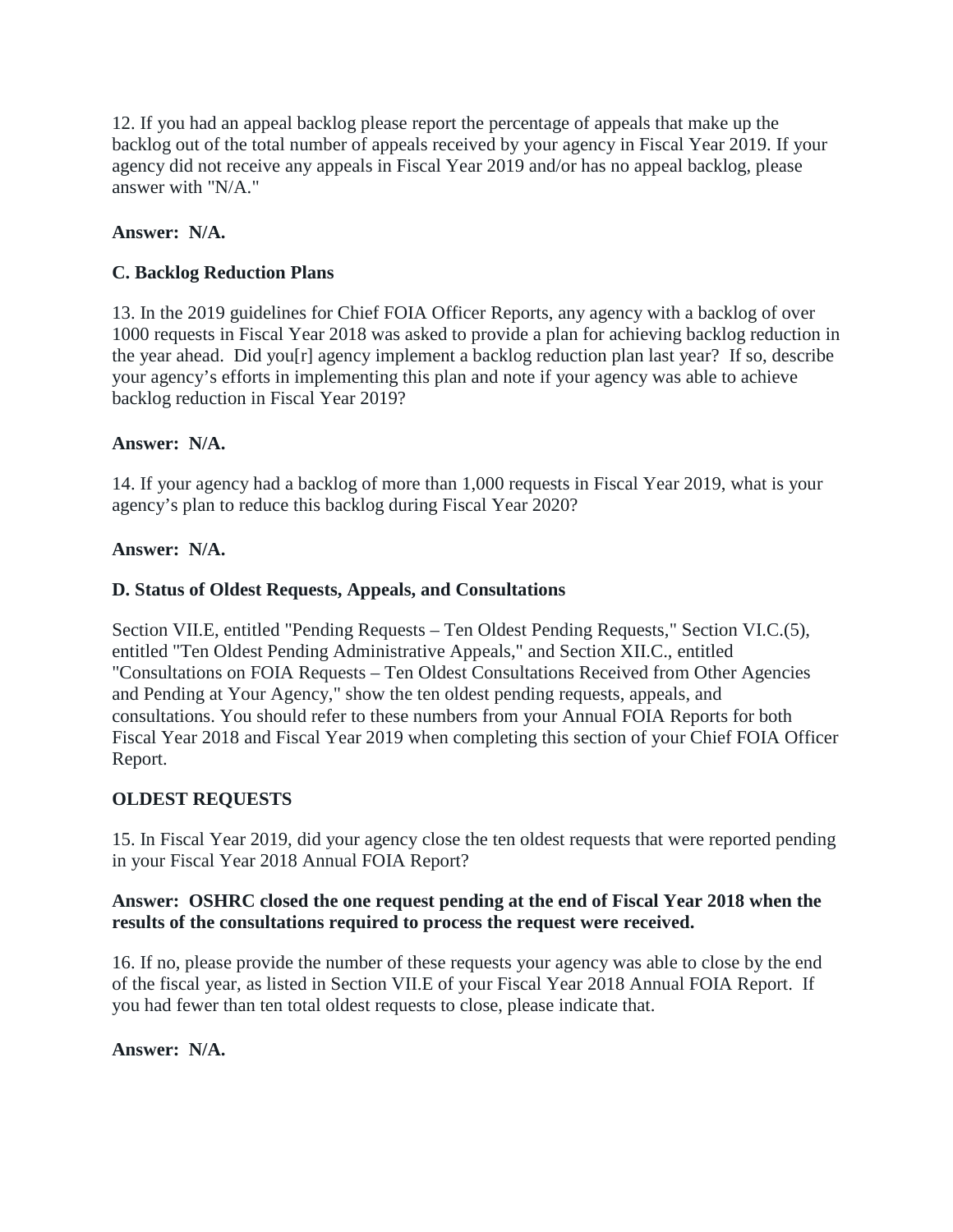17. Beyond work on the ten oldest requests, please describe any steps your agency took to reduce the overall age of your pending requests.

**Answer: Given the relatively small number of FOIA requests received per year at OSHRC, our FOIA professionals are able to begin processing requests almost immediately after receipt and promptly reach out to requesters when clarification is necessary. This resulted in a 20% decrease in the median number of days to complete processing of simple track requests from 5 days in Fiscal Year 2018 to 4 days in Fiscal Year 2019, despite a significant increase (almost 29%) in the number of requests received by OSHRC this year.**

## **TEN OLDEST APPEALS**

18. In Fiscal Year 2019, did your agency close the ten oldest appeals that were reported pending in your Fiscal Year 2018 Annual FOIA Report?

### **Answer: N/A.**

19. If no, please provide the number of these appeals your agency was able to close by the end of the fiscal year, as listed in Section VII.C.(5) of your Fiscal Year 2018 Annual FOIA Report. If you had fewer than ten total oldest appeals to close, please indicate that.

### **Answer: N/A.**

20. Beyond work on the ten oldest appeals, please describe any steps your agency took to reduce the overall age of your pending appeals.

## **Answer: OSHRC had no pending appeals at the end of Fiscal Year 2018. OSHRC closed the one appeal it received in Fiscal Year 2019 in 5 days.**

## **TEN OLDEST CONSULTATIONS**

21. In Fiscal Year 2019, did your agency close the ten oldest consultations that were reported pending in your Fiscal Year 2018 Annual FOIA Report?

#### **Answer: N/A.**

22. If no, please provide the number of these consultations your agency was able to close by the end of the fiscal year, as listed in Section XII.C. of your Fiscal Year 2018 Annual FOIA Report. If you had fewer than ten total oldest consultations to close, please indicate that.

#### **Answer: N/A.**

#### **E. Additional Information on Ten Oldest Requests, Appeals, and Consultations & Plans**

23. Briefly explain any obstacles your agency faced in closing its ten oldest requests, appeals, and consultations from Fiscal Year 2019.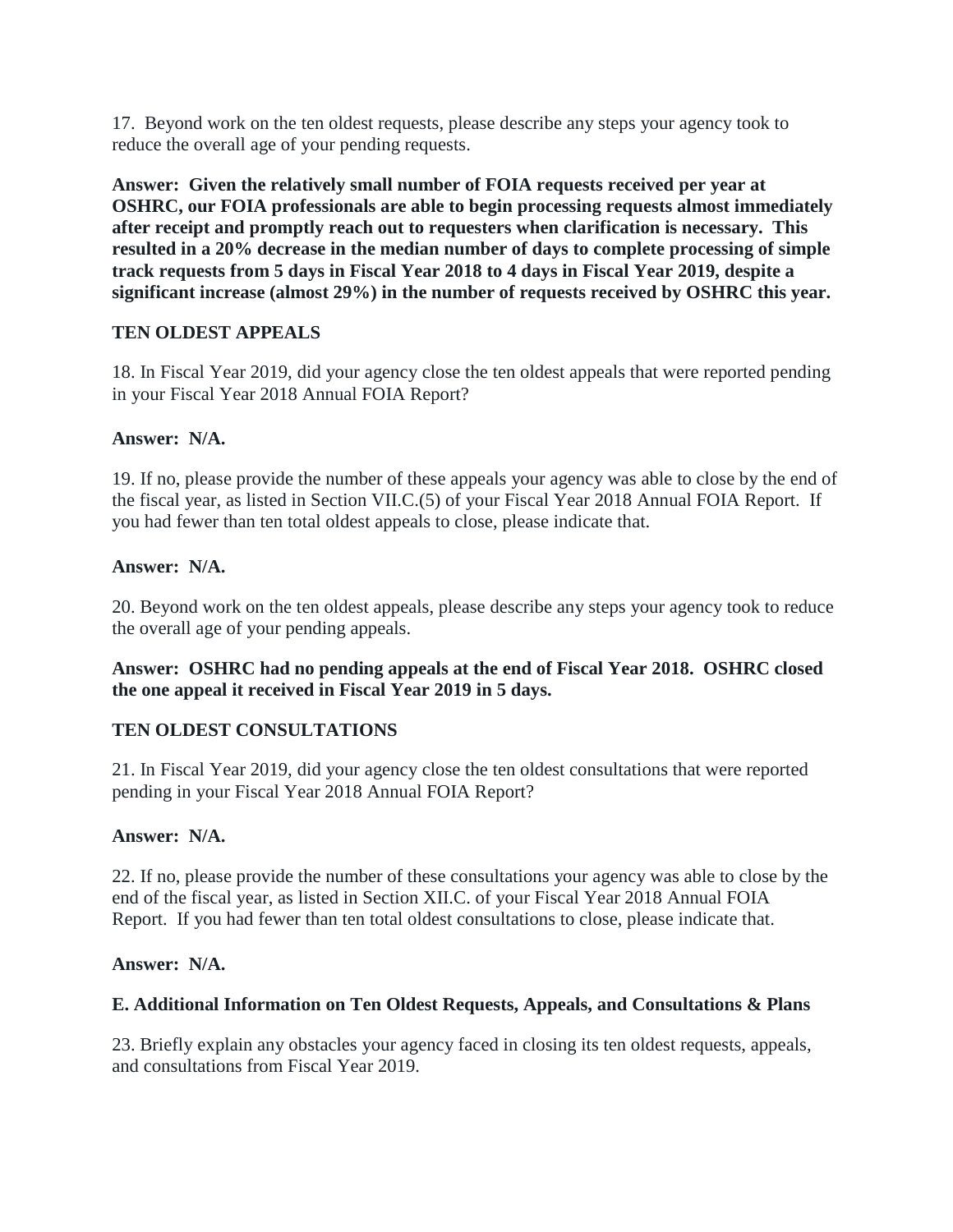### **Answer: For a FOIA request that necessitated consultations with two federal agencies, OSHRC did not receive the results of one of the consultations for 81 days, despite frequent contact with the agency where the consultation was pending.**

24. If your agency was unable to close any of its ten oldest requests because you were waiting to hear back from other agencies on consultations you sent, please provide the date the request was initially received by your agency, the date when your agency sent the consultation, and the date when you last contacted the agency where the consultation was pending.

## **Answer: N/A.**

25. If your agency did not close its ten oldest pending requests, appeals, or consultations, please provide a plan describing how your agency intends to close those "ten oldest" requests, appeals, and consultations during Fiscal Year 2020.

# **Answer: N/A.**

# **F. Success Stories**

Out of all the activities undertaken by your agency since March 2019 to increase transparency and improve FOIA administration, please briefly describe here at least one success story that you would like to highlight as emblematic of your agency's efforts. The success story can come from any one of the five key areas. As noted above, OIP will highlight these agency success stories during Sunshine Week. To facilitate this process, all agencies should use bullets to describe their success story and limit their text to a half page. The success story is designed to be a quick summary of key achievements. A complete description of all your efforts will be contained in the body of your Chief FOIA Officer Report.

## **Answer:**

- **OSHRC's revamped website now contains streamlined dropdown menus for various topics and documents, providing increased transparency for not just FOIA requesters, but all visitors to our website. Our homepage now contains a dedicated dropdown menu for FOIA that provides information about OSHRC's program generally and direct access to our online FOIA request form, e-FOIA Reading Room, and FOIA Reference Guide. This allows requesters to more easily navigate our FOIA program and better understand the procedure for submitting requests.**
- **OSHRC's comprehensive updates of its FOIA Reference Guide and FOIA Directive provided an opportunity to review our FOIA program generally, including identifying areas with the potential for improvement using the FOIA Self-Assessment Toolkit. This also allowed OSHRC to ensure that our Reference Guide and Directive conform with our revised regulations implementing FOIA, as well as OIP guidance and the recently revised DOJ Guide to the FOIA.**
- **Since its launch in 2018, OSHRC's email alert system has successfully provided immediate notification to the public whenever agency records are posted on the website. Additionally, the agency continues to maintain a social media presence on**